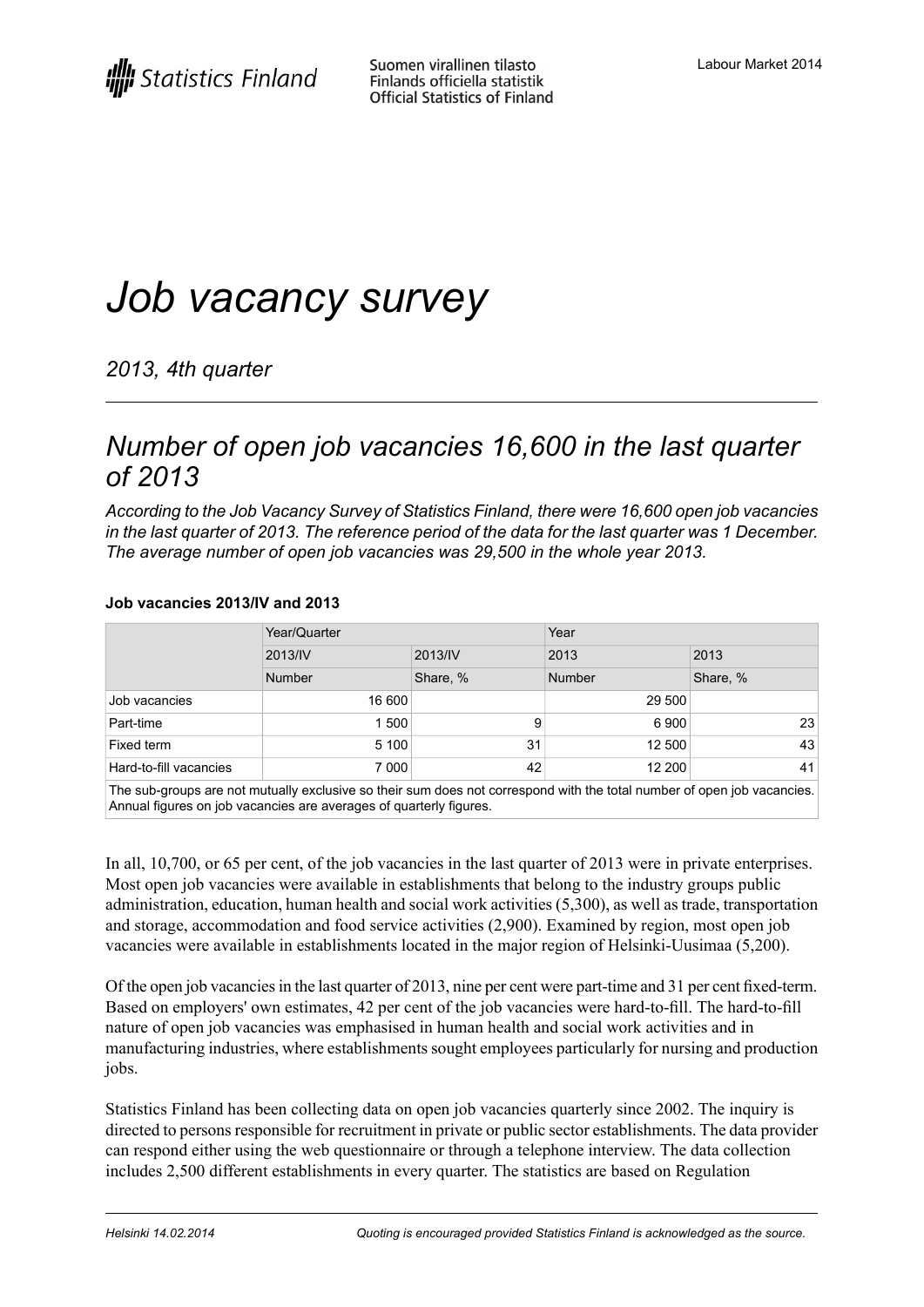(EC) No 453/2008 of the European Parliament and of the Council. The objective is to produce up-to-date and comparable information about the number and structure of job openings on the labour markets of EU Member States.

The sample design of the Job Vacancy Survey was changed for the statistical year 2013 so that the target samples and strata better correspond with the information needs of data users. The implemented reforms have a considerable effect on the results and they cannot be compared to previously published data. Data based on the new design in the Job Vacancy Survey are published from the first quarter of 2013 onwards. The previously produced time series are no longer updated. Further information can be found in the Methodological description, which is part of the Quality description of the statistical release in Finnish http://www.stat.fi/til/atp/2013/04/atp\_2013\_04\_2014-02-14\_laa\_001\_fi.html.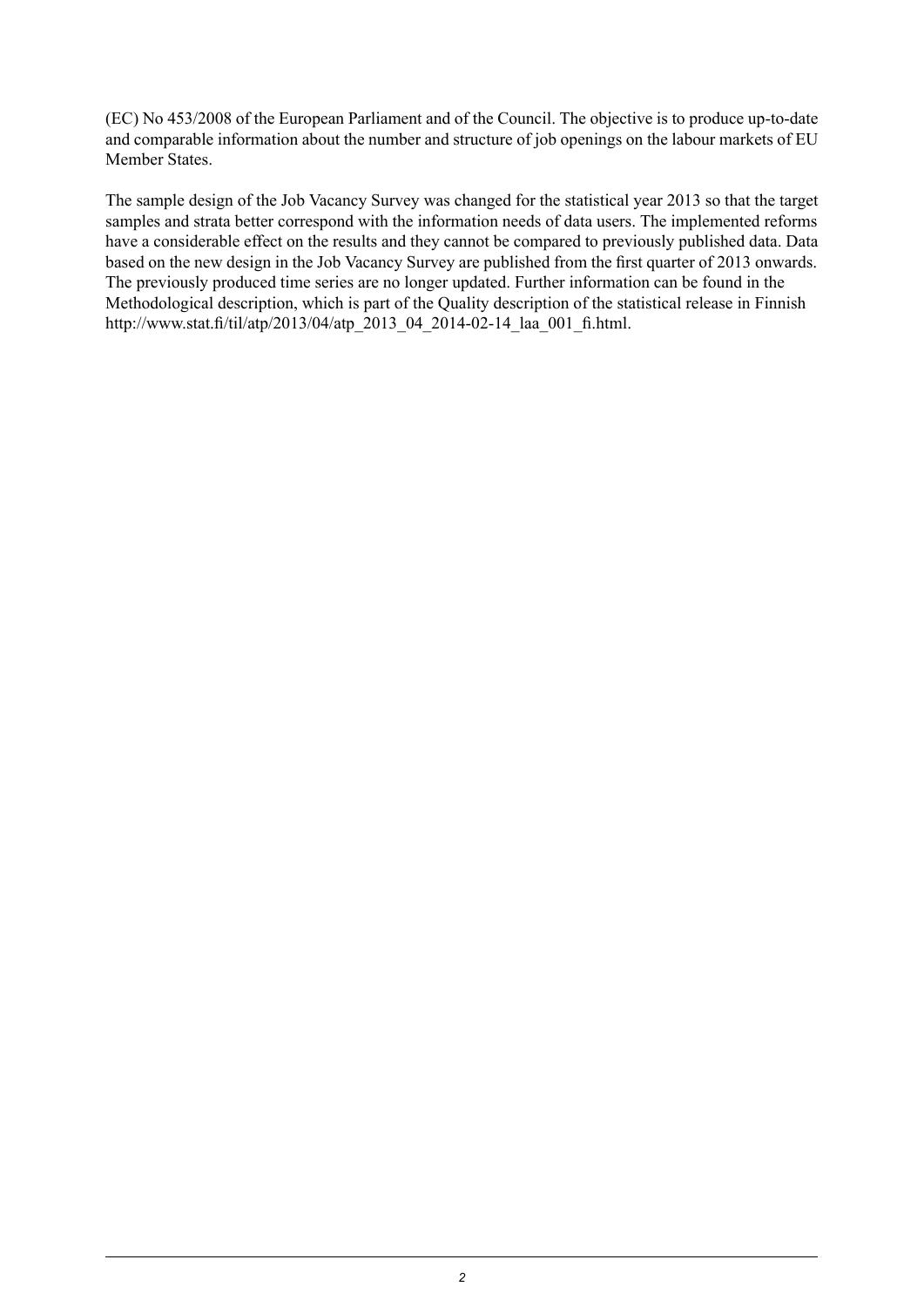## *Contents*

### *Tables*

### **Appendix tables**

| Appendix table 4. Job vacancies by location (major region 2012) of the local kind of activity unit 2013/IV4 |  |
|-------------------------------------------------------------------------------------------------------------|--|
|                                                                                                             |  |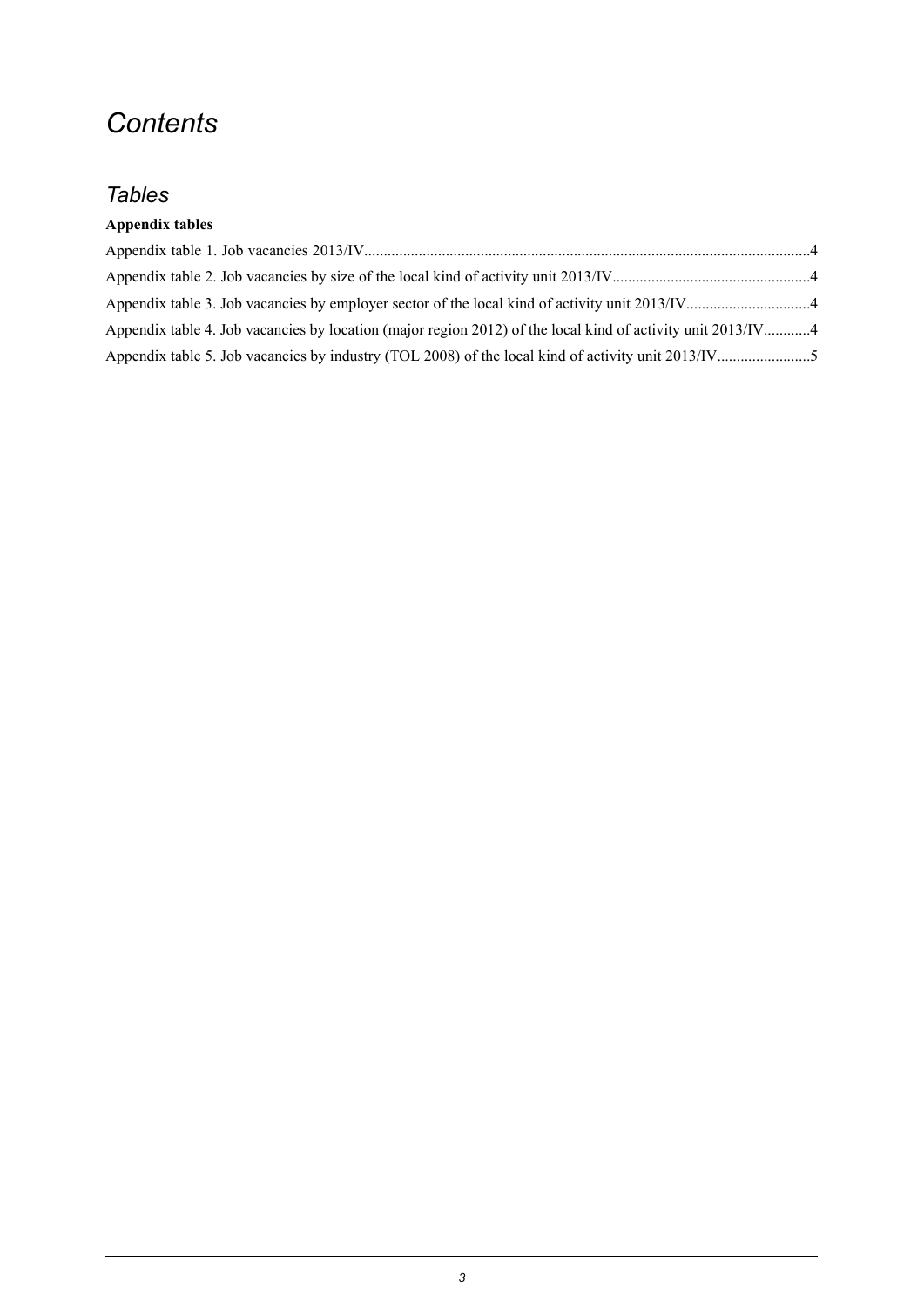## *Appendix tables*

#### <span id="page-3-0"></span>**Appendix table 1. Job vacancies 2013/IV**

|               | Year/Quarter |
|---------------|--------------|
|               | 2013/IV      |
| Job vacancies |              |
| Total         | 16.600       |
| Unoccupied    | 7 400        |
| Part-time     | 1.500        |
| Fixed term    | 5 100        |
| Hard to Fill  | 7 000        |

#### <span id="page-3-1"></span>**Appendix table 2. Job vacancies by size of the local kind of activity unit 2013/IV**

|               | Year/Quarter |  |
|---------------|--------------|--|
|               | 2013/IV      |  |
| Employees     |              |  |
| Total         | 16 600       |  |
| 1-4 persons   | 3 000        |  |
| 5-9 persons   | 3 100        |  |
| 10-49 persons | 6 400        |  |
| 50 or more    | 4 000        |  |

#### <span id="page-3-2"></span>**Appendix table 3. Job vacancies by employer sector of the local kind of activity unit 2013/IV**

|                           | Year/Quarter |  |
|---------------------------|--------------|--|
|                           | 2013/IV      |  |
| Employer                  |              |  |
| Total                     | 16 600       |  |
| Private enterprise        | 10 700       |  |
| Local Government          | 3.600        |  |
| <b>Central Government</b> | 1 100        |  |
| Non-Profit Organization   | 900          |  |
| Other                     | 300          |  |

<span id="page-3-3"></span>**Appendix table 4. Job vacancies by location (major region 2012) of the local kind of activity unit 2013/IV**

|                              | Year/Quarter |  |
|------------------------------|--------------|--|
|                              | 2013/IV      |  |
| Major region                 |              |  |
| Total (incl. Åland)          | 16 600       |  |
| Helsinki-Uusimaa             | 5 200        |  |
| Southern Finland             | 3 200        |  |
| Western Finland              | 4 300        |  |
| Northern and Eastern Finland | 3 600        |  |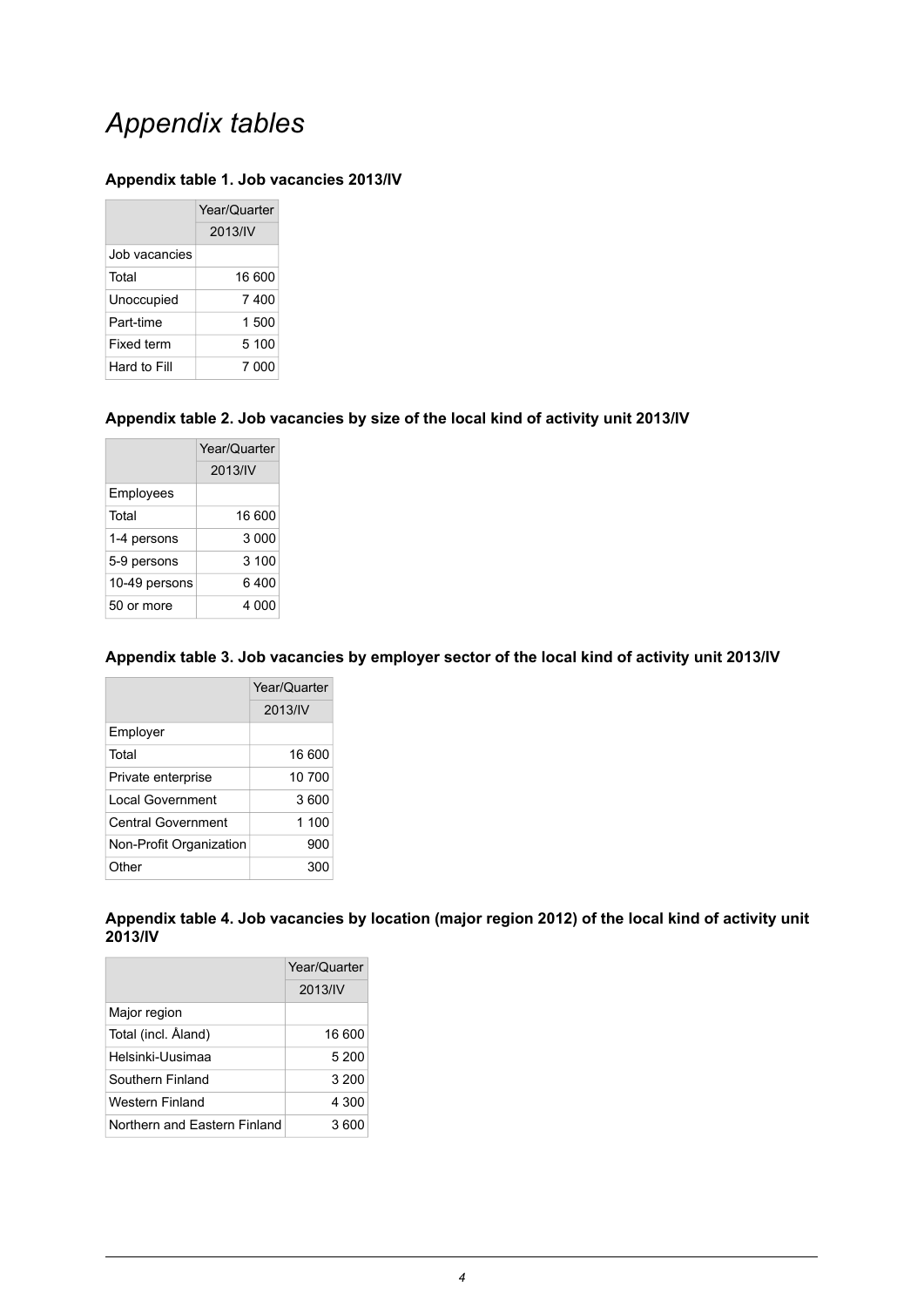### <span id="page-4-0"></span>**Appendix table 5. Job vacancies by industry (TOL 2008) of the local kind of activity unit 2013/IV**

|                                                                                                              | Year/Quarter |
|--------------------------------------------------------------------------------------------------------------|--------------|
|                                                                                                              | 2013/IV      |
| Industry (TOL 2008)                                                                                          |              |
| Total                                                                                                        | 16 600       |
| A Agriculture, forestry and fishing (01–03)                                                                  | 300          |
| B-E Manufacturing; Mining and quarrying and other industry (05–39)                                           | 2 500        |
| F Construction (41–43)                                                                                       | 1 100        |
| G-I Wholesale and retail trade: Transportation and storage: Accommodation and food service (45–56)           | 2 9 0 0      |
| J Information and communication (58–63)                                                                      | 700          |
| K.L Financial and insurance activities: Real estate activities (64–68)                                       | 400          |
| M.N Professional, scientific and technical activities; Administrative and support service activities (69–82) | 2 100        |
| O-Q Public administration; Education, Human health and social work activities (84–88)                        | 5 3 0 0      |
| R.S Other service activities (90–96)                                                                         | 1400         |